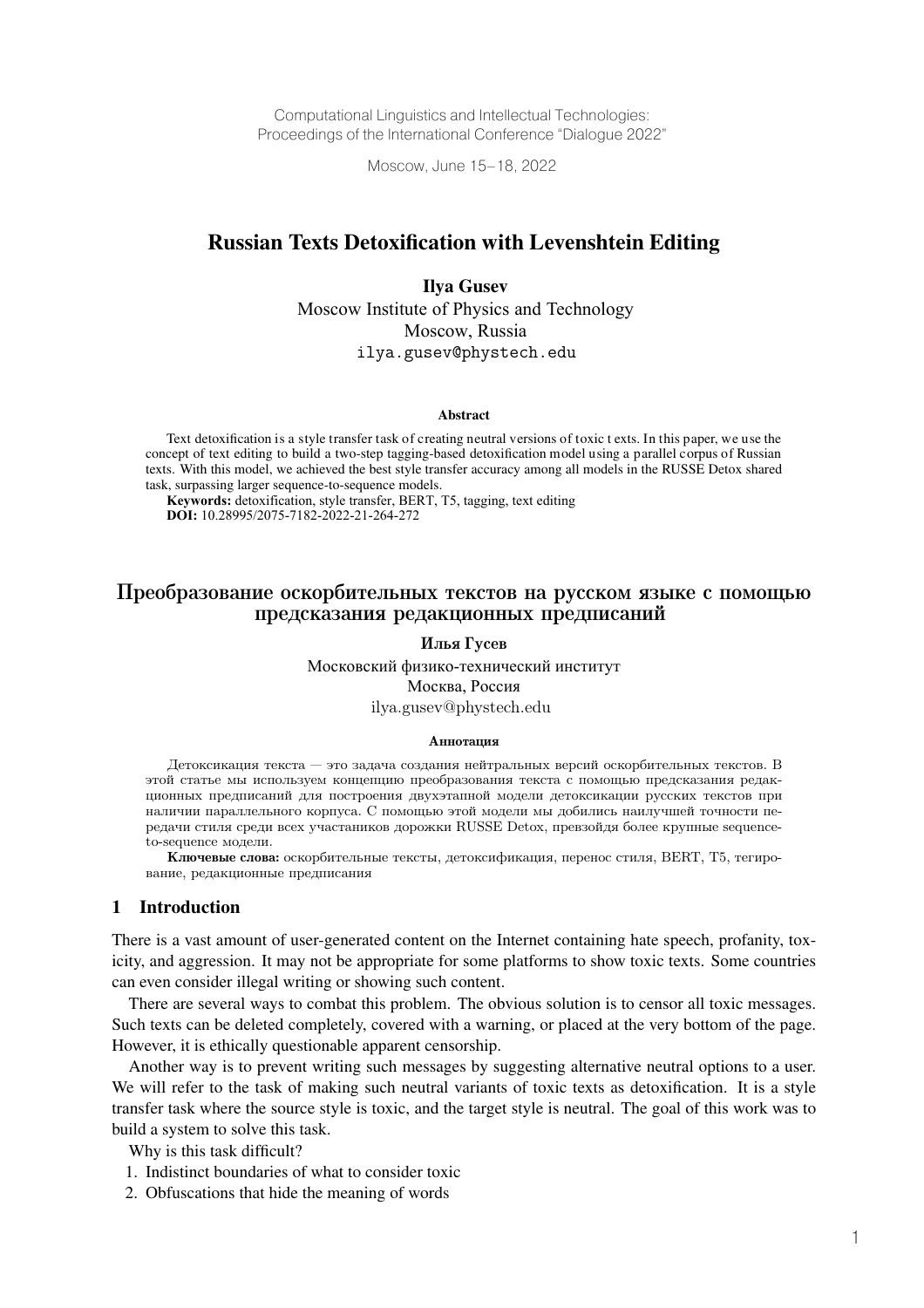- 3. Occasions of some rare insults
- 4. Sarcasm and other issues that require external world knowledge

Toxicity is a broad term that includes hate speech, obscene or condescending language, aggression, or grave insults. An instruction for annotators should define the particular rules for it. From the perspective of the shared task organizers, a text should contain «insults or obscene and rude words» to be considered toxic.

From a scientific perspective, it is a curious sequence-to-sequence task, where a target text is almost the same as a source one but with a different style. It allows specific methods that rely on the similarity of source and target texts.

This work is a part of the RUSSE Detox shared task, organized by a group of researchers as a part of the Dialogue-2022 conference. The goal of the shared task was to build a detoxification model with provided parallel corpus. Organizers also provided several baselines.

Our contributions:

- 1. We adopt a concept from the LEWIS paper (Reid and Zhong, 2021) to build a two-step taggingbased detoxification model using a parallel corpus of Russian texts.
- 2. We compare this tagging-based model with sequence-to-sequence baselines trained on the same corpus.
- 3. We propose a better model for toxicity classification.
- 4. We achieve the best style transfer accuracy among all models in the shared task.

Our code<sup>1</sup> and models<sup>234</sup> are available online.

### 2 Related work

#### 2.1 Toxicity classification

Nobata et al. (2016) made one of the first attempts to formulate the task of toxicity classification and collect a unified test dataset for it. They used comments posted on Yahoo Finance and News and rated by their in-house workers. The model was Vowpal Wabbit's regression over different manual NLP features.

Gordeev (2016) selected anonymous imageboards (4chan.org, 2ch.hk) as the material for their corpus for the task of analysis of aggression. Authors utilized convolutional neural networks to detect the state of aggression in English and Russian texts.

Andrusyak et al. (2018) collected a dataset from Russian YouTube comments in an unsupervised way using a seed dictionary of abusive words and an iterative process updating this dictionary.

Smetanin (2020) used the Russian Language Toxic Comments Dataset (RTC dataset) from Kaggle<sup>5</sup>. It is the collection of annotated comments from 2ch<sup>6</sup> and Pikabu<sup>7</sup> websites. Fine-tuned RuBERT (Kuratov and Arkhipov, 2019) was the best model from this paper.

Zueva et al. (2020) introduced a novel corpus of 100000 comments posted on a major Russian social network (VK). As their primary model, they used a self-attentive encoder to get interpretable weights for each input token. They also used several tweaks, such as identity dropout and multi-task learning.

Saitov and Derczynski (2021) utilized Russian subtitles from the «South Park» TV show (RSP dataset) and the RTC dataset. Crowdsourcers annotated these subtitles for toxicity. Again, RuBERT held the best result.

Pronoza et al. (2021) focused on ethnicity-targeted hate speech detection in Russian texts. The authors composed a dataset of 5600 texts with 12000 mentioned instances of different ethnic groups. They named it RuEthnoHate. One more time, the modified RuBERT with additional linguistic features was the best model.

<sup>1</sup> https://github.com/IlyaGusev/rudetox

 $^{2}$ https://huggingface.co/IlyaGusev/rubertconv\_toxic\_clf

 $^3$ https://huggingface.co/IlyaGusev/rubertconv\_toxic\_editor

<sup>4</sup> https://huggingface.co/IlyaGusev/sber\_rut5\_filler

 $^5$ https://www.kaggle.com/blackmoon/russian-language-toxic-comments

 $<sup>6</sup>$ https://2ch.hk/</sup>

 $7$ https://pikabu.ru/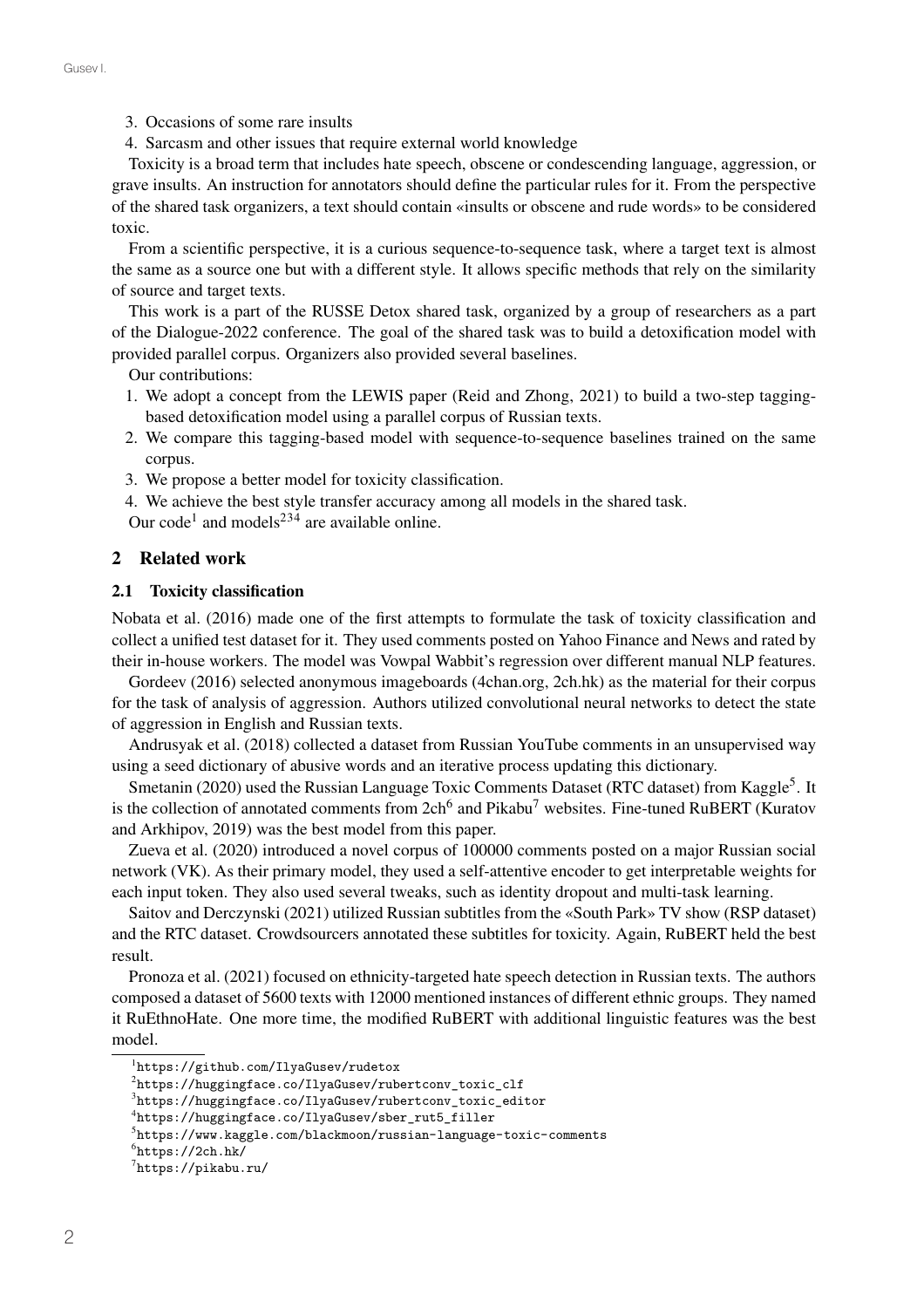We used several of the mentioned datasets for toxicity classification to fine-tune a conversational RuBERT model.

#### 2.2 Style transfer

Li et al. (2018) started the whole field of research, proposing a set of simple baselines for unsupervised text style transfer. The baselines were based on detecting style tokens with n-gram statistics and replacing them with altered retrieved similar sentences with the target style.

Wu et al. (2019) introduced a way to augment texts without breaking the label compatibility. They trained a conditional BERT (Devlin et al., 2019) using a conditional MLM task on a labeled dataset. Aside from data augmentation, they proposed to use this method as a part of a style transfer system, using an attention-based method to find style words and conditional BERT to replace them.

Krishna et al. (2020) suggested STRAP, Style Transfer via Paraphrasing. First, they generated a pseudo-parallel corpus. They started with styled texts and applied paraphrasers to normalize these texts in terms of style. The diversity of paraphrasing was promoted by filtering outputs heavily. Then, they fine-tuned style-changing inverse paraphrasers on this pseudo-parallel corpus. GPT2 (Radford et al., 2018) language model was used to implement both the paraphrasers and inverse paraphrasers. This scheme can also be used to augment an existing parallel corpus.

They also criticized existing style transfer evaluation methods and proposed an evaluation scheme based on transfer accuracy, semantic similarity, and fluency that we use in this work.

Malmi et al. (2020) introduced Masker, a system that used two language models to detect style tokens and padded masked language models to replace them. They tested it on sentence fusion and sentiment transfer. As for supervised tasks, they created LaserTagger (Malmi et al., 2019), a sequence tagging approach that casts text generation as a text editing task.

Krause et al. (2021) used GeDi (Generative Discriminator) to control generation towards the desired style. They use three language models: a base one, one for the desired style, and one for the undesired anti-style. The Bayes rule is applied during generation to compute style modifiers for every token from a vocabulary. Then these modifiers are applied to predictions of the base language model. This method allows computationally effective style-guided generation, but there is no source sequence, unlike the style transfer task. Dale et al. (2021) introduced the ParaGeDi method that applies GeDi for style transfer using a paraphrasing model instead of the base language model.

Dementieva et al. (2021) introduced the first study of automatic detoxification of Russian texts. They proposed two methods, the unsupervised one based on condBERT and the supervised one based on fine-tuning pretrained language GPT-2 model on a small manually created parallel corpus.

Reid and Zhong (2021) proposed LEWIS (Levenshtein Editing WIth unsupervised Synthesis), the editing and synthesis framework for text style transfer. They had no parallel data, so the first task was to create a pseudo-parallel corpus. They used an attention-based detector of style words and two stylespecific BART (Lewis et al., 2020) masked language models to replace these style words. Then they filtered resulting pairs with a style classifier, keeping only examples where the language models and the classifier agree.

After obtaining the pseudo-parallel corpus, they trained a RoBERTa-tagger (Liu et al., 2019) on it, predicting coarse edit types: «insert», «keep», «replace» and «delete» (Levenshtein, 1966). Then they trained a fine-grain edit generator to produce the target text, filling in phrases for coarse-grain edit types «insert» and «replace». We use this scheme almost without any modifications, but with a different language, with different base models, and already existing parallel corpus.

#### 3 Evaluation

We built our style classifier by fine-tuning conversational RuBERT (Kuratov and Arkhipov, 2019) instead of the model<sup>8</sup> proposed by organizers of the shared task. In addition to ok.ru<sup>9</sup> and 2ch/Pikabu<sup>10</sup> datasets,

 $^8$ https://huggingface.co/SkolkovoInstitute/russian\_toxicity\_classifier

 $^{9}$ https://www.kaggle.com/datasets/alexandersemiletov/toxic-russian-comments

 $10$ https://www.kaggle.com/datasets/blackmoon/russian-language-toxic-comments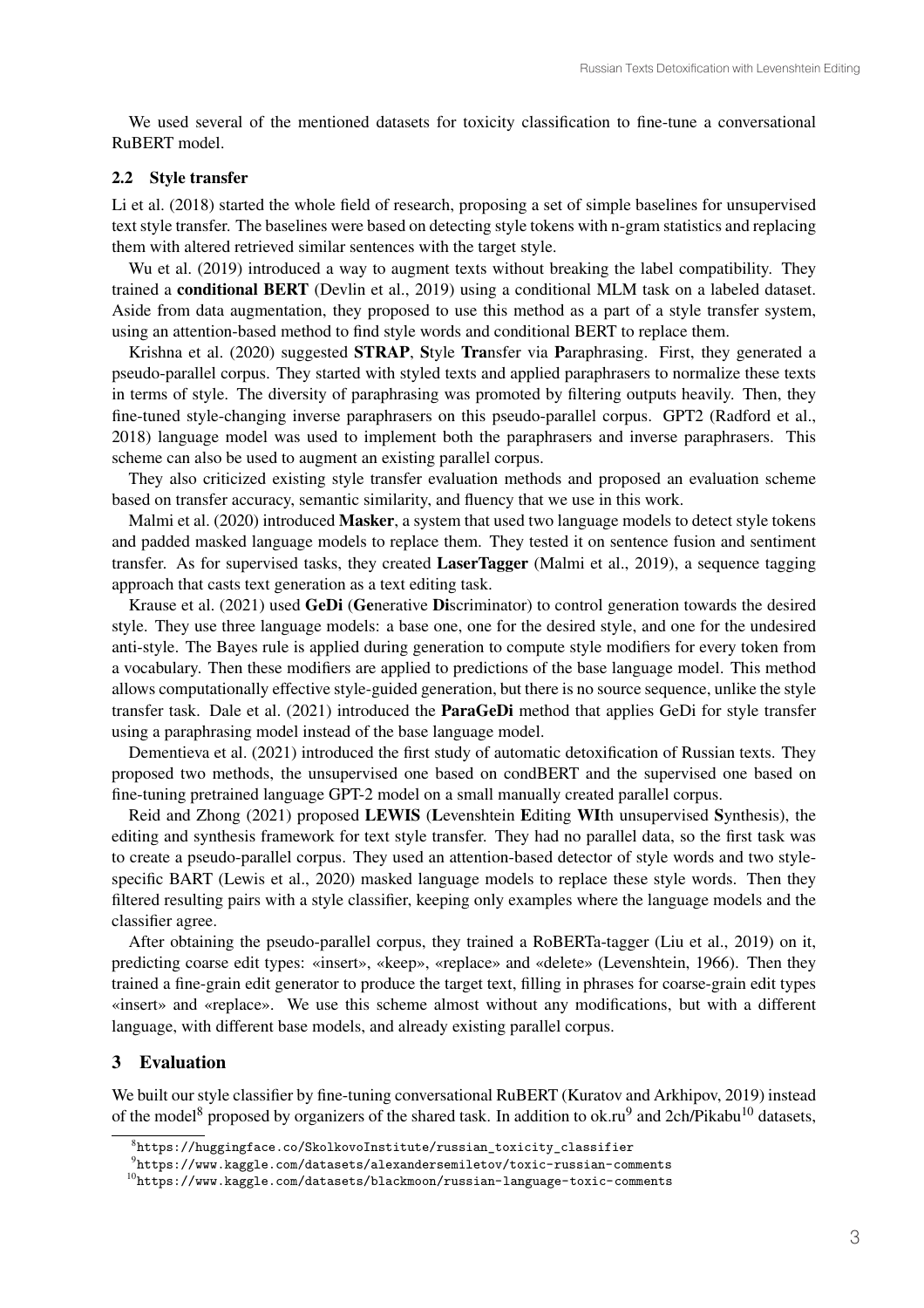| <b>Test type</b> | <b>Test description</b>               | Skolkovo clf., ER, % | Our clf., ER, % |
|------------------|---------------------------------------|----------------------|-----------------|
| <b>INV</b>       | Replace yo                            | 0.6                  | 0.0             |
| <b>INV</b>       | Remove exclamations                   | 0.9                  | 0.4             |
| <b>INV</b>       | Add exclamations                      | 0.9                  | 0.3             |
| <b>INV</b>       | Captioned sentences to lowercase      | 73.9                 | 34.8            |
| <b>INV</b>       | Remove question marks                 | 4.0                  | $0.2^{\circ}$   |
| <b>INV</b>       | Add typos                             | 3.6                  | 1.9             |
| <b>INV</b>       | Masking of characters in toxic words  | 5.2                  | 0.5             |
| <b>INV</b>       | Add typos to toxic words only         | 24.2                 | 2.8             |
| <b>MFT</b>       | Concatenate non-toxic and toxic texts | 15.5                 | 3.1             |
| <b>MFT</b>       | Concatenate two non-toxic texts       | 2.1                  | 0.6             |
| <b>MFT</b>       | Add toxic words from a vocabulary     | 16.3                 | 0.1             |

Table 1: Error rates on different tests for two toxic classification models

| Model               | AUC, $%$ | Accuracy, $\%$ | F1. $\%$ |
|---------------------|----------|----------------|----------|
| Skolkovo classifier | 66.2     | 86.4           | 37.2     |
| Our classifier      | 73.5     | 90.3           | 51.3     |

Table 2: Metrics of toxicity classifiers on unseen crowdsourced test s et: 3642 unique texts, 355 of them are toxic

we used Russian Persona Chat dataset $^{11}$  as a reliable source of non-toxic sentences.

We also tested models using a «checklist» (Ribeiro et al., 2020) methodology and augmented the resulting dataset with all the transformations. Test results are in Table 1. There are invariance (INV) and minimum functionality tests (MFT). Invariance tests ensure that a label will not change after a transformation, and MF tests have a fixed label to be p redicted. It is clear from the table that our model has much lower error rates. From the user's perspective, it is harder to pick up an adversarial example for our model than for the default one.

Two models have different dataset splits, so comparing them on their native test sets is wrong. However, we used crowdsourcing to evaluate the style transfer model, so we can use these annotations as an independent test set, keeping in mind that these samples are adversarial. Results for this new set are in Table 2. Our classifier shows better results in this setting.

We used models provided by organizers of the shared task for measuring semantic similarity<sup>12</sup> and fluency<sup>13</sup>. They have similar problems, but we did not come up with better options.

However, automatic metrics are not reliable, especially when being used with near-adversarial examples. Table 2 gives a glance at how unreliable they can be. To overcome this, we arranged our in-house annotation process with crowdsourcing through the Toloka<sup>14</sup> platform in addition to the final evaluation provided by organizers of the shared task. We measured only style accuracy and semantic similarity, as fluency was much harder to define. Annotation instructions were close as possible to ones provided by the organizers and are available in the repository. Five workers annotated every sample. Samples were aggregated by majority vote. The average agreement was 90% for the style accuracy project, with Krippendorff's alpha of 46%. For the similarity project, the average agreement was 88%, with Krippendorff's alpha of 49%.

<sup>11</sup>https://toloka.ai/ru/datasets

<sup>12</sup>https://huggingface.co/cointegrated/LaBSE-en-ru

<sup>13</sup>https://huggingface.co/SkolkovoInstitute/rubert-base-corruption-detector

<sup>14</sup>https://toloka.ai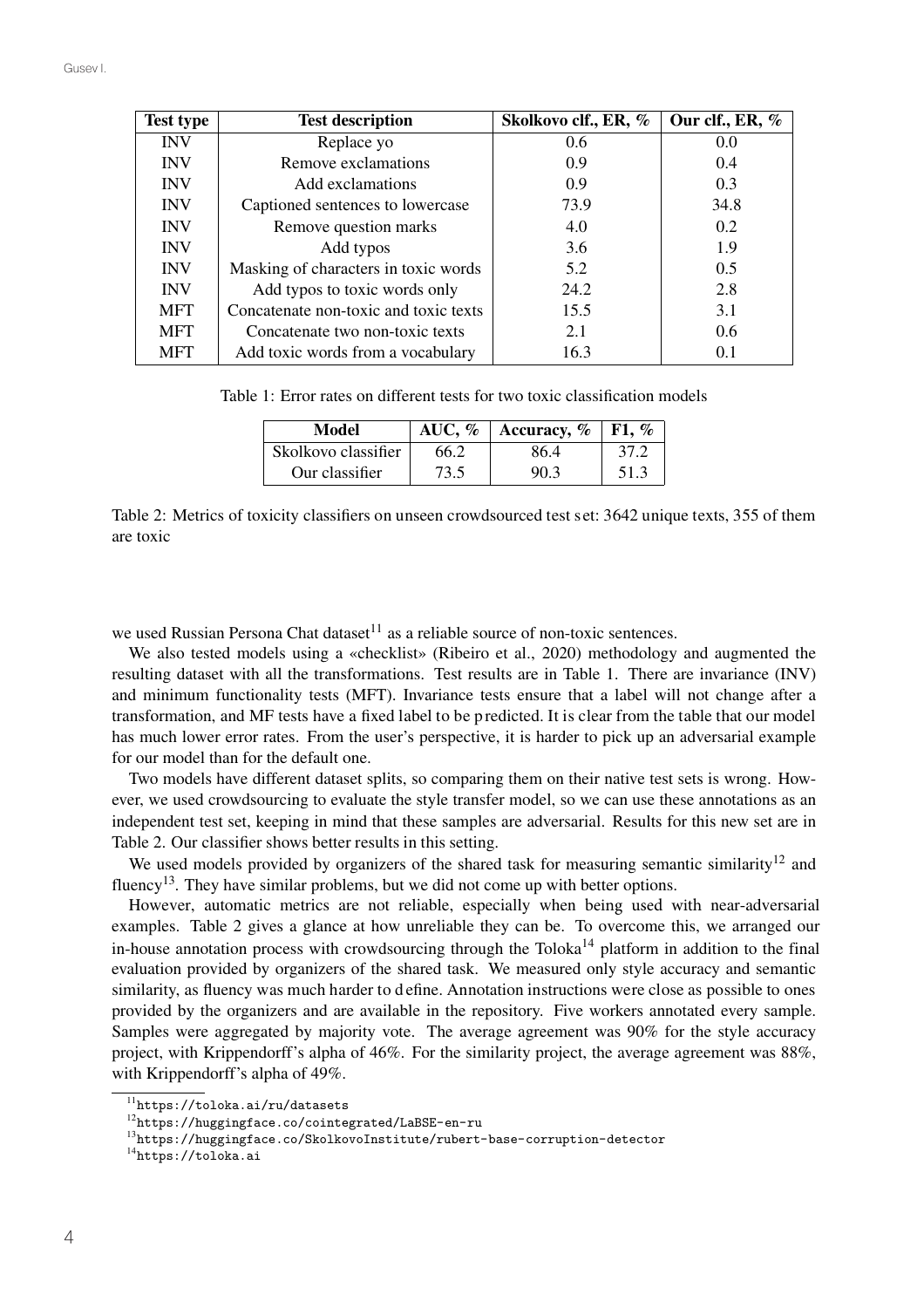|                        | Source text         | Сука.           | надо                   | наказать | сучьего                    | мерзавца | $\overline{p}$ | их                                    | <b>ВЫРОДСКОМУ</b>  | закону                          |                                  |
|------------------------|---------------------|-----------------|------------------------|----------|----------------------------|----------|----------------|---------------------------------------|--------------------|---------------------------------|----------------------------------|
| Compute<br>tags        | Target text         |                 | Надо                   | наказать | плохого                    | человека | <b>no</b>      | их                                    | плохому            | закону                          |                                  |
| Convert to<br>template | Tags                | <b>[DELETE]</b> | [KEEP]                 | [KEEP]   | <b>[REPLACE] [REPLACE]</b> |          | [KEEP]         | [KEEP]                                | <b>[REPLACE]</b>   | [KEEP]                          | Training data<br>⊢<br>for tagger |
|                        | Template            |                 | надо                   | наказать | $\epsilon$ extra id 0>     |          | <b>no</b>      | <b>MX</b>                             | $\leq$ extra id 1> | закону                          |                                  |
|                        | Generator<br>target |                 | $\epsilon$ extra id 0> |          | плохого                    | человека |                | $\epsilon$ <extra 1="" id=""></extra> | плохому            | $\le$ extra id 2> $\rightarrow$ | Training data<br>for generator   |

Figure 1: Data generation for training a tagger and a generator.

# 4 Model

We see text detoxification as a two-step process. In the first step, a model should determine what words should be deleted or replaced. We can explicitly do it through tagging. In the second step, a generator replaces words or adds new ones. From this perspective, any classical sequence-to-sequence model has a trivial first step, as all words can be replaced.

# 4.1 Tagger — first step

# 4.1.1 Based on interpretation of a classifier

One way to find style tokens is to interpret a classification model. As for attention-based models, one can find such tokens using attention distribution. Tokens with high attention scores correlate with tokens that manifest style. Many researchers used this method (Xu et al., 2018; Wu et al., 2019; Hoover et al., 2020; Reid and Zhong, 2021).

It is also possible to use models that allow interpretation by design. Dementieva et al. (2021) utilized logistic regression and its weights for each word from the vocabulary for this task, and Li et al. (2018) used a Naive Bayes classifier.

### 4.1.2 Based on language models

Another way is to use two language models, one trained on texts of one style and another trained on texts of a different style. We can calculate the proportion of their predictions for every token if we have such models. If a prediction of the first model is much higher than that of the second model, then a corresponding token can be style-loaded. For instance, Masker (Malmi et al., 2020) used a similar approach.

### 4.1.3 Based on tags from parallel corpus

Finally, if we have a parallel corpus, we can directly compute edits required to transform source texts into target texts, convert these edits to tags, and then predict these tags with a token classification model.

# 4.2 Generator — second step

# 4.2.1 Based on MLM models

One way of filling the gaps is to use models pretrained for masked language modeling tasks (MLM) such as BERT (Devlin et al., 2019) or T5 (Raffel et al., 2020). It is their original task, but one can fine-tune them on texts of the required style (Wu et al., 2019). However, these models have no access to original words, so they can rely solely on context remained after masking.

### 4.2.2 Based on pairs from parallel corpus

The most direct way is to fine-tune a sequence-to-sequence model on a parallel corpus. Inputs are templates from the tagger, and outputs are masked words from the target sentence. The whole process of data generation for training is in Figure 1. We also concatenate a source sentence with the generated template, as in Reid and Zhong (2021), to provide access to the original masked words.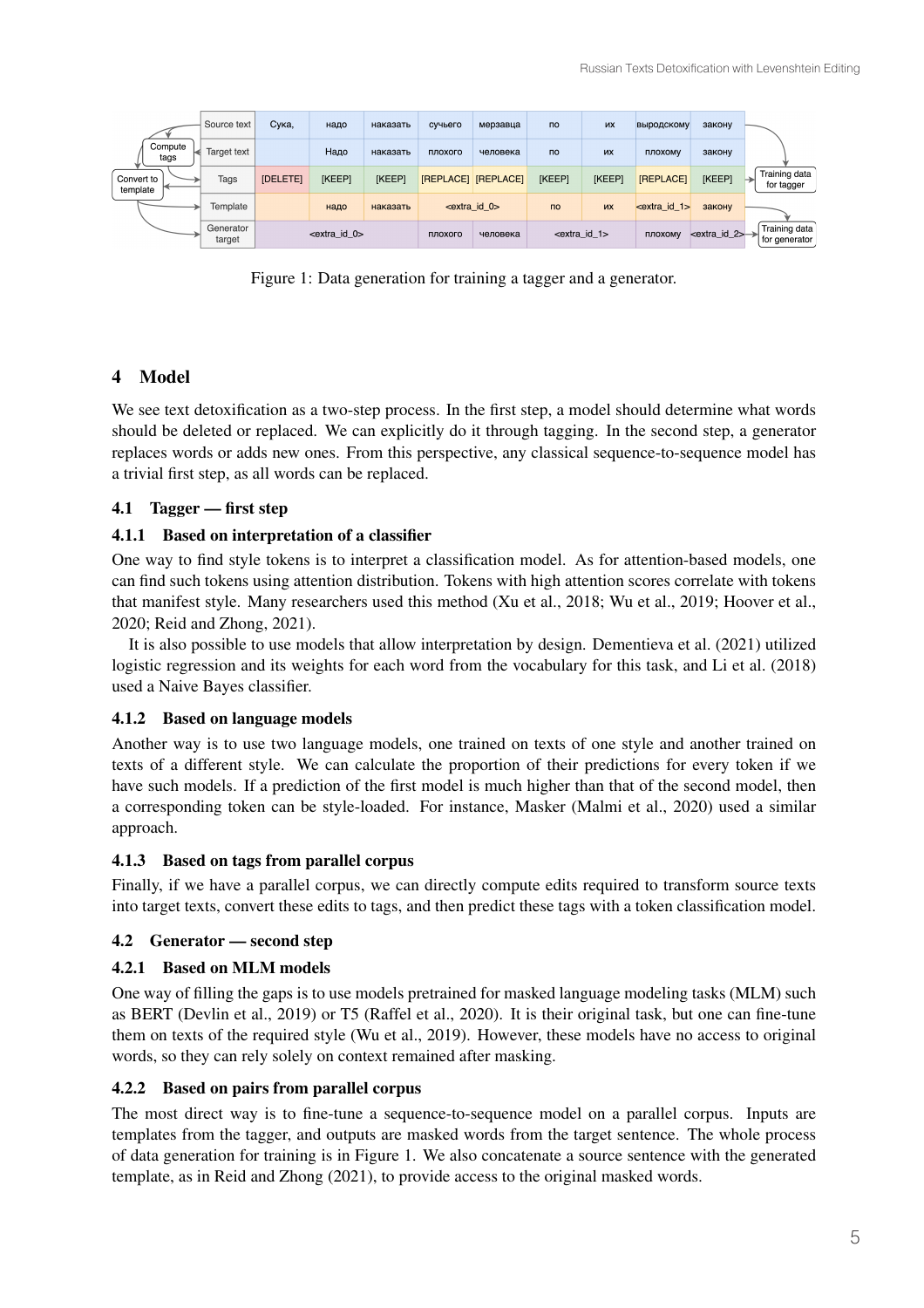| Architecture | <b>Generator</b>       | STA, % | SIM, % |
|--------------|------------------------|--------|--------|
| Seq2seq      | T5 baseline            | 83.5   | 87.0   |
| Seq2seq      | cointegrated/ruT5-base | 73.0   | 83.5   |
| Seq2seq      | sber/ruT5-base         | 81.0   | 85.0   |
| <b>LEWIP</b> | cointegrated/ruT5-base | 93.5   | 76.0   |
| <b>LEWIP</b> | sber/ruT5-base         | 94.5   | 815    |

Table 3: In-house manual annotation with crowdsourcing, 200 random samples from the test set

# 4.3 Final model

Our final model uses tagger and generator, both based on a parallel c orpus, so we will call it LEWIP (Levenshtein editing with parallel corpus), following the LEWIS (Reid and Zhong, 2021) scheme, as there is no «unsupervised synthesis» step.

We use conversational RuBERT as a base model for tagger and two versions of the ruT5-base model for generator<sup>1516</sup>, with the final submission based on the Sber model. We did not use ruT5-large in a shared task submission, as it didn't fit into our GPU memory.

Organizers of the shared task provided a parallel corpus of 11090 pairs for training, a development set of 800 samples, and a test set of 875 samples. We used only that data for the style transfer model.

# 5 Results

### 5.1 In-house annotation and automatic metrics

Some results of in-house annotation are in Table 3. In addition to the T5 baseline provided by the organizers, we fine-tuned two ruT5-base models on our own. LEWIP with the Sber generator shows the best style transfer accuracy among all tested models but a lower similarity score than the baseline. Sber ruT5-base is better than the original ruT5-base for this task in both setups.

Examples where LEWIP failed to generate non-toxic texts according to in-house annotation:

- 1. Original: сколько же е\*\*нутых в россии в месте с тобой Translation: how many f\*\*ked up people in russia are there with you Generated: сколько же неадекватных в россии в месте с тобой Translation: how many inadequate people in russia are there with you
- 2. Original: какие же эти люди сволочи!!! Translation: what kind of bastards are these people!!! Generated: какие же эти люди плохие ! Translation: how bad are these people!

Examples where LEWIP failed to generate similar texts according to in-house annotation:

- 1. Original: у курки е\*\*ные не оболщатесь это миф. Translation: f\*\*king s toners, don't be fooled, it's a myth. Generated: у вас не оболденьтесь это миф Translation: you don't go crazy, it's a myth.
- 2. Original: Только хотел спросить, что за завалы. Е\*\*ть хреновые в Рашке плотники Translation: Just wanted to ask what are these obstructions. The carpenters in Russia are f\*\*king bad

Generated: Только хотел спросить, что за завалы. в Рашке плотники

Translation: Just wanted to ask what are these obstructions. The carpenters in Russia It seems that the tagger works well in most cases, and problems are mostly in the generator.

<sup>15</sup>https://huggingface.co/cointegrated/rut5-base

<sup>16</sup>https://huggingface.co/sberbank-ai/ruT5-base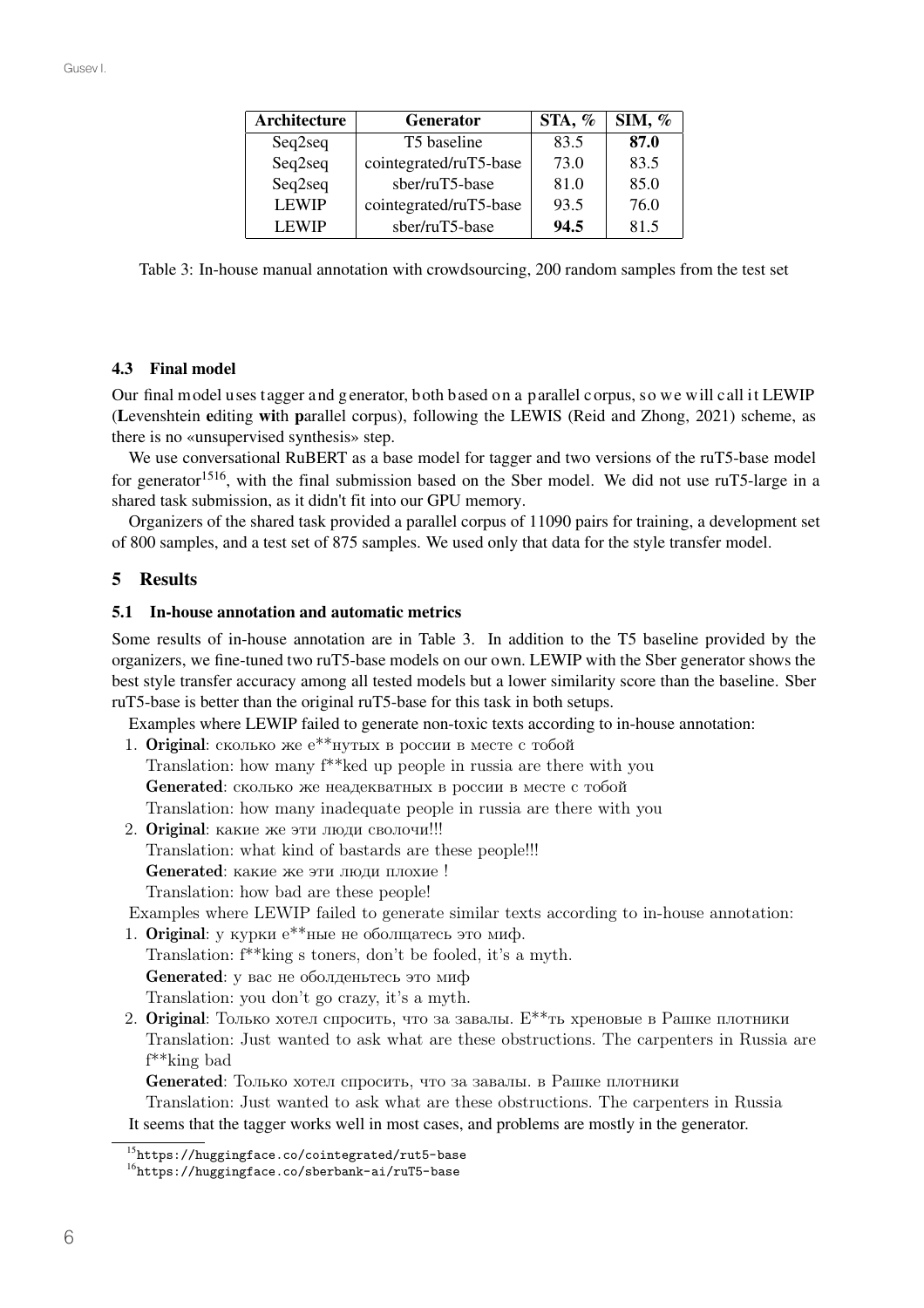| Architecture | <b>Model</b>           | Our STA, % | SIM, % | $FL, \%$ | $\mathbf{J}, \, \%$ |
|--------------|------------------------|------------|--------|----------|---------------------|
| Seq2seq      | T5 baseline            | 86.3       | 82.7   | 83.7     | 59.3                |
| Seq2seq      | cointegrated/ruT5-base | 78.8       | 85.0   | 83.9     | 55.2                |
| Seq2seq      | sber/ruT5-base         | 83.8       | 83.6   | 83.4     | 57.8                |
| <b>LEWIP</b> | cointegrated/ruT5-base | 93.6       | 79.7   | 88.4     | 66.1                |
| <b>LEWIP</b> | sber/ruT5-base         | 93.1       | 79.8   | 88.5     | 65.8                |

| Table 4: Automatic metrics on the test set |  |
|--------------------------------------------|--|
|                                            |  |

| <b>Team</b>             | STA, % | SIM, $%$ | $FL, \%$ | J, % |
|-------------------------|--------|----------|----------|------|
| <b>Human References</b> | 88.8   | 82.4     | 89.4     | 65.3 |
| T5 baseline             | 79.1   | 82.2     | 92.5     | 60.6 |
| SomethingAwful          | 79.4   | 87.2     | 90.3     | 63.3 |
| FRC CSC RAS             | 73.4   | 86.5     | 91.8     | 59.8 |
| Our system              | 82.4   | 79.1     | 84.6     | 58.2 |

Table 5: Final results of the shared task, human evaluation, 3 top teams out of 10

Automatic metrics for the same set of models are in Table 4. Joint and STA scores for both LEWIP models are higher than the baseline.

# 5.2 Final human evaluation

The final results are in Table 5. Our model's style transfer accuracy is much worse than our in-house annotation. We explain it with different instructions and annotation protocols. Still, our model has the best style transfer accuracy among all other models but with lower semantic similarity than the baseline. Pang and Gimpel (2019) showed that these metrics are complementary and challenging to optimize simultaneously.

We attempted to rank several beam search hypotheses from generators with automatic metrics to find different trade-offs, and we were successful in the sense of these automatic metrics. Nevertheless, it did not yield better human assessments. Generators were coming up with adversarial examples that were wrong for humans but good for automatic metrics.

# 5.3 Computational effectiveness

In some cases, we do not need the second step of the system. For 238 examples of 875 (27%) in the test set, the generator model was not run because there were no «replace» or «insert» tags. Sequenceto-sequence models are much more computationally expensive than encoder-only taggers. Moreover, a generator requires fewer steps than a raw sequence-to-sequence model, as it only fills the gaps. Overall, our system is more computationally effective than a T5 baseline.

# 6 Conclusions

- Thorough testing of a classification model helps in building data augmentations and, eventually, a much more stable model.
- Current automatic metrics are not reliable for evaluating systems trained on parallel corpora. They can work in a range of low values, e.g., for unsupervised style transfer, but there are too unstable to work with accurate models.
- Text editing models can perform at least as well as pure sequence-to-sequence models. They have the inductive bias based on the assumption that input and output are very close. They are also more environmental-friendly than pure sequence-to-sequence models.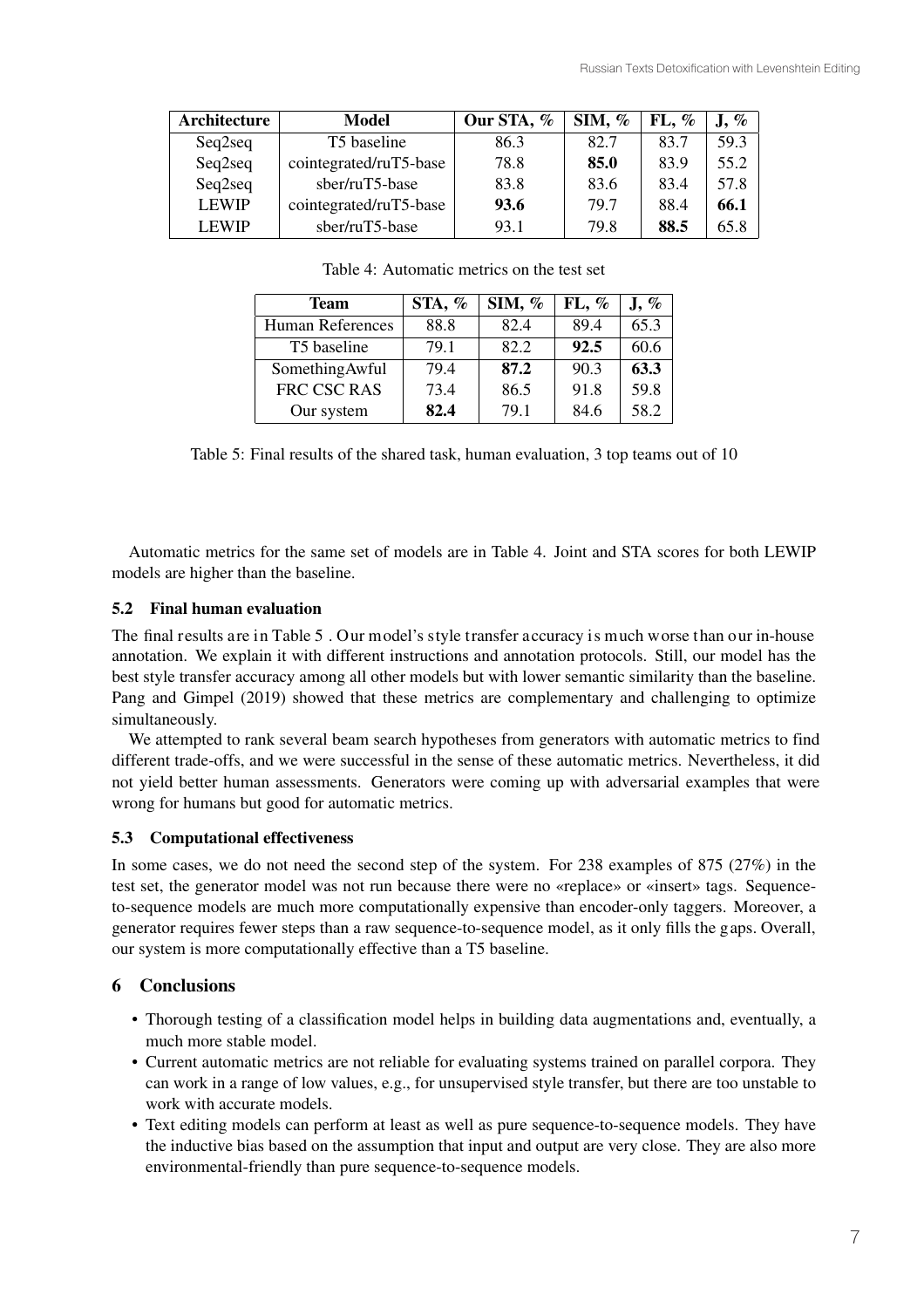# **References**

- Bohdan Andrusyak, Mykhailo Rimel, and Roman Kern. 2018. Detection of abusive speech for mixed sociolects of russian and ukrainian languages. // Ales Horák, Pavel Rychlý, and Adam Rambousek, *The 12th Workshop on Recent Advances in Slavonic Natural Languages Processing, RASLAN 2018, Karlova Studanka, Czech Republic, December 7-9, 2018*, P 77–84. Tribun EU.
- David Dale, Anton Voronov, Daryna Dementieva, Varvara Logacheva, Olga Kozlova, Nikita Semenov, and Alexander Panchenko. 2021. Text detoxification using large pre-trained neural models. // *Proceedings of the 2021 Conference on Empirical Methods in Natural Language Processing*, P 7979–7996, Online and Punta Cana, Dominican Republic, November. Association for Computational Linguistics.
- Daryna Dementieva, Daniil Moskovskiy, Varvara Logacheva, David Dale, Olga Kozlova, Nikita Semenov, and Alexander Panchenko. 2021. Methods for detoxification of texts for the russian language. *Multimodal Technologies and Interaction*, 5(9).
- Jacob Devlin, Ming-Wei Chang, Kenton Lee, and Kristina Toutanova. 2019. BERT: Pre-training of deep bidirectional transformers for language understanding. // *Proceedings of the 2019 Conference of the North American Chapter of the Association for Computational Linguistics: Human Language Technologies, Volume 1 (Long and Short Papers)*, P 4171–4186, Minneapolis, Minnesota, June. Association for Computational Linguistics.
- Denis Gordeev. 2016. Detecting state of aggression in sentences using cnn. // *International conference on speech and computer*, P 240–245. Springer.
- Benjamin Hoover, Hendrik Strobelt, and Sebastian Gehrmann. 2020. exBERT: A Visual Analysis Tool to Explore Learned Representations in Transformer Models. // *Proceedings of the 58th Annual Meeting of the Association for Computational Linguistics: System Demonstrations*, P 187–196, Online, July. Association for Computational Linguistics.
- Ben Krause, Akhilesh Deepak Gotmare, Bryan McCann, Nitish Shirish Keskar, Shafiq Joty, Richard Socher, and Nazneen Fatema Rajani. 2021. GeDi: Generative discriminator guided sequence generation. // *Findings of the Association for Computational Linguistics: EMNLP 2021*, P 4929–4952, Punta Cana, Dominican Republic, November. Association for Computational Linguistics.
- Kalpesh Krishna, John Wieting, and Mohit Iyyer. 2020. Reformulating unsupervised style transfer as paraphrase generation. // *Proceedings of the 2020 Conference on Empirical Methods in Natural Language Processing (EMNLP)*, P 737–762, Online, November. Association for Computational Linguistics.
- Yuri Kuratov and Mikhail Arkhipov. 2019. Adaptation of deep bidirectional multilingual transformers for russian language.
- Vladimir Iosifovich Levenshtein. 1966. Binary codes capable of correcting deletions, insertions and reversals. *Soviet Physics Doklady*, 10(8):707–710, feb. Doklady Akademii Nauk SSSR, V163 No4 845-848 1965.
- Mike Lewis, Yinhan Liu, Naman Goyal, Marjan Ghazvininejad, Abdelrahman Mohamed, Omer Levy, Veselin Stoyanov, and Luke Zettlemoyer. 2020. BART: Denoising sequence-to-sequence pre-training for natural language generation, translation, and comprehension. // *Proceedings of the 58th Annual Meeting of the Association for Computational Linguistics*, P 7871–7880, Online, July. Association for Computational Linguistics.
- Juncen Li, Robin Jia, He He, and Percy Liang. 2018. Delete, retrieve, generate: a simple approach to sentiment and style transfer. // *Proceedings of the 2018 Conference of the North American Chapter of the Association for Computational Linguistics: Human Language Technologies, Volume 1 (Long Papers)*, P 1865–1874, New Orleans, Louisiana, June. Association for Computational Linguistics.
- Yinhan Liu, Myle Ott, Naman Goyal, Jingfei Du, Mandar Joshi, Danqi Chen, Omer Levy, Mike Lewis, Luke Zettlemoyer, and Veselin Stoyanov. 2019. Roberta: A robustly optimized bert pretraining approach. *ArXiv*, abs/1907.11692.
- Eric Malmi, Sebastian Krause, Sascha Rothe, Daniil Mirylenka, and Aliaksei Severyn. 2019. Encode, tag, realize: High-precision text editing. // *Proceedings of the 2019 Conference on Empirical Methods in Natural Language Processing and the 9th International Joint Conference on Natural Language Processing (EMNLP-IJCNLP)*, P 5054–5065, Hong Kong, China, November. Association for Computational Linguistics.
- Eric Malmi, Aliaksei Severyn, and Sascha Rothe. 2020. Unsupervised text style transfer with padded masked language models. // *Proceedings of the 2020 Conference on Empirical Methods in Natural Language Processing (EMNLP)*, P 8671–8680, Online, November. Association for Computational Linguistics.